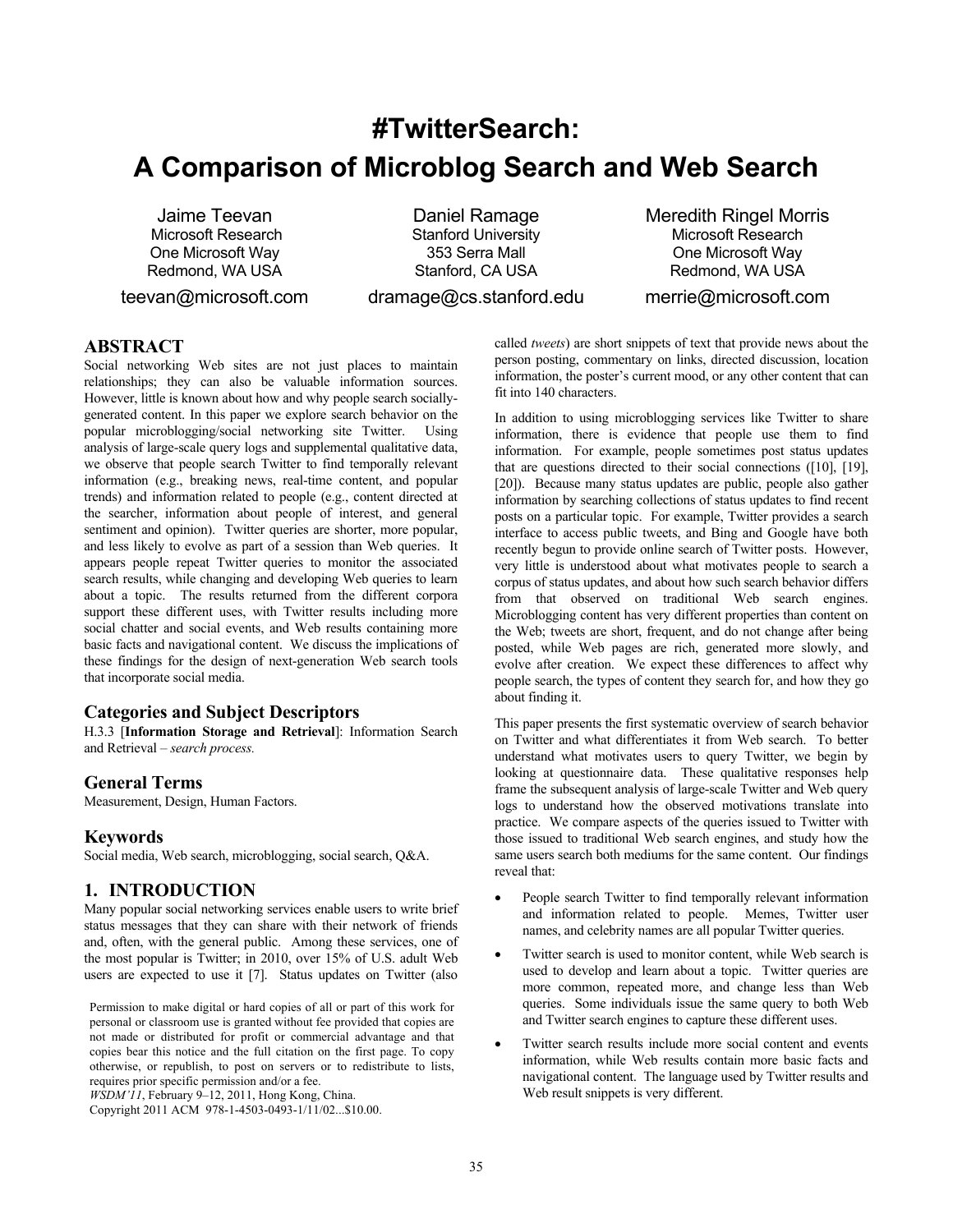These findings suggest rich ways search engines can use social information finding behavior to improve the search experience. We conclude with a discussion of how this might be done.

## **2. RELATED WORK**

Researchers have sought to understand how and why people search the Web using a variety of techniques. Query log analysis, the technique we use in this paper, is a valuable approach because it gives insight into people's self-motivated search engine use at a large-scale. Researchers have studied query logs to understand what people search for, including the types [5] and topics [26] of queries issued. Researchers have also used query logs to explore how search engines are used, revealing typical session behavior [15] and the prevalence of re-finding [28]. Others have used log analysis to understand how Web search behavior differs from behavior observed with specific corpora (e.g., news or images [2]) or from different entry points (e.g., mobile devices [16], [1]).

In this paper, we use query log analysis to contrast people's Web search behavior with their *social search* behavior on microblogs. Social search refers broadly to the process of finding information online with the assistance of social resources. Although social search can include behaviors like asking others online for assistance (e.g., [1]), when the term is used in the context of a search engine it refers to searches conducted over existing databases of sociallygenerated content such as blogs [22], tagged URLs [31], or archives of questions and answers [1].

To compare social and Web search, Evans et al. [8] conducted a between-subjects study where eight participants completed two search tasks. For one task, participants used non-social, online resources (e.g., search engines) while for the other condition they used social resources (e.g., emails to friends, or searches over Q&A sites). They found searching over social databases rarely produced task-relevant results and was less likely to prompt deep thinking than Web search. Morris et al. [20] conducted a within-subjects study where participants posted a question to their social network as their Facebook status message, and simultaneously searched the Web. They found that over half of their participants received responses from their social network before they had completed their Web search. Participants viewed Web responses as more authoritative and objective, but appreciated the personalized and trustworthy nature of answers received from their networks.

Some researchers have used query log analysis to gain insight into social search. Mishne and de Rijke [18] studied the queries issued to a blog search engine, and found that people were particularly likely to search for named entities (e.g., people, or products) and blogs on a topic of interest. People's overall search patterns, however, remained similar to Web search patterns. Sun et al. [27] compared blog queries with news queries, observing that queries often refer to people and temporally relevant content. Social tags have also been studied as proxies for queries in the retrieval of Web results [31]. We focus here on understanding the queries people issue when searching over a corpus of short status updates made to a social networking site.

Researchers have shown that finding information is an important use for status updates. For example, Lampe et al. [17] found university students used Facebook "to get useful information." Java et al. [14] identified "information seekers" as a primary category of Twitter users. Zhao and Rosson 0 found people use Twitter for "gathering useful information for one's profession or other personal

interests," and "seeking for help and opinions," and Naaman et al. [21] found that questions to followers made up about 5% of posts that they manually coded. Honeycutt and Herring [10] similarly found that tweets directed at specific Twitter users were sometimes meant to "solicit information." Morris et al. [19] explored the use of status messages to find information by asking questions. They identified several reasons why people asked questions instead of searching, including a trust in the responses provided by friends and a belief that friends could provide better answers to subjective questions.

Nonetheless, little is known about what information seeking behavior on Twitter (and, in particular, keyword search over Twitter status updates) actually looks like. This paper gives the first account that we are aware of into what search over microblogging content looks like, and what differentiates from traditional Web search. We begin by looking at the results of a small-scale questionnaire to build a picture of why people search Twitter. With these motivations in mind, we use large-scale query log analysis to build a richer understanding of how these motivations translate into practice. We compare the queries issued to Twitter and Web search engines, the behavior of individuals moving between the two corpora, and the results returned via searches over both corpora.

## **3. WHY PEOPLE SEARCH TWITTER**

To get an initial picture of why people search Twitter content, we asked 54 Twitter users at Microsoft, "When you search Twitter, what kind of information are you looking for?" Respondents provided a freeform, typed answer to the question. Answers were coded using a grounded theory approach [9], with a two-phase process that involved a first pass through all of the responses to develop a coding scheme of answer types, followed by a second pass to label each response, possibly in multiple categories if multiple themes were mentioned. We further supplemented these questionnaire responses with structured interviews of four active Twitter users at Microsoft, each with several years on the site and hundreds to thousands of followers.

Our respondents' basic age demographics are in line with Twitter's core user base [6]. Thirty four respondents were male, and the median age range was 36-45 years old. Nonetheless, it is likely that this group is not representative of Twitter users in general, as all respondents were employees of the same company and most reported being very familiar with Twitter. Although their responses can provide insight into the reasons why some of Twitter's core users search Twitter content, in this paper they are primarily used to motivate the analysis of large-scale query logs collected from a more representative sample of users.

The median time respondents had spent using Twitter ranged from 1-2 years. Most respondents (83%) reported reading tweets one or more times per day, and over half (59%) reported writing tweets one or more times per day. The mean number of people followed was 370.4 (median 159.5), which is more than typical [11]. The most popular applications used to access Twitter were TweetDeck (tweetdeck.com), Twitter(twitter.com), and Seesmic (seesmic.com).

Forty seven (87%) of the respondents reported having searched a corpus of Twitter posts and provided reasons why. While some of these motivations matched the common motivations behind Web search, others, including a desire for timely or social information,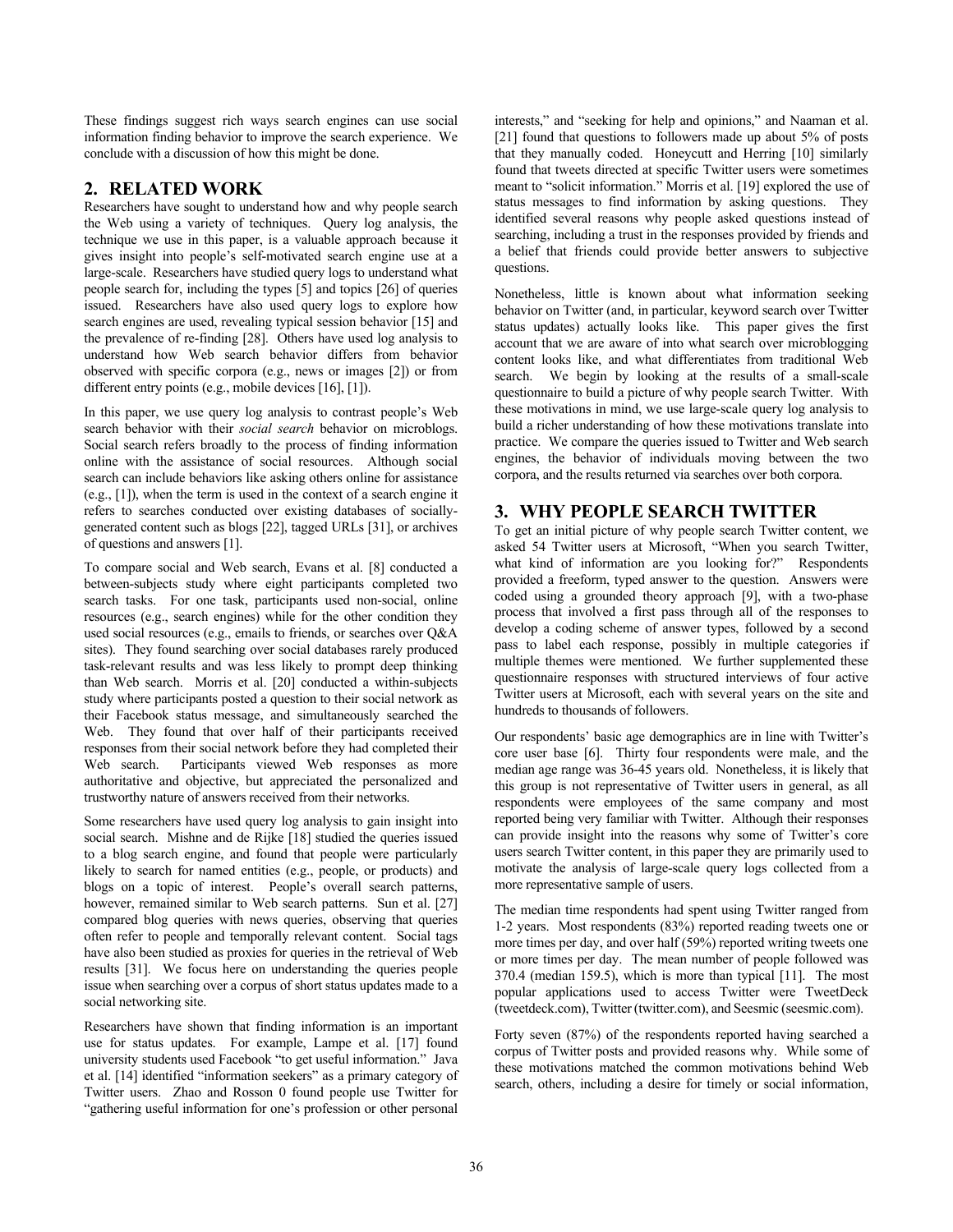are relatively unique. We briefly examine the types of motivation in the sections below.

# **3.1 Timely Information**

Many participants reported an interest in searching Twitter to find timely information. Current events were of particular interest to our respondents. Twenty three (49%) of those who had searched Twitter described having looked for information related to news (e.g., "technology news, trends"), topics gaining popularity (e.g., "information on a currently trending topic"), or summaries of events colleagues were attending (e.g., "event hashtags"). Participants' motivations for performing current event searches included keeping up with what was happening (e.g., "to keep up with events") and understanding trends (e.g., "basically a 'why is this trending?' kind of thing").

Another type of timely information respondents sought, mentioned by four participants, was real-time information. For example, one participant reported looking for, "Regional/local information (police incident, weather, etc)." Others wanted reports of traffic (e.g., "traffic jam") or the status of online services (e.g., "down services").

## **3.2 Social Information**

Participants also reported using Twitter to find social information. Twelve participants (26%) described searching for information related to other Twitter users. Motivations for finding other users varied. Sometimes the intent was to find individuals with specific interests (e.g., "locate people with similar interests"). Other times it was to discover what particular individuals were saying (e.g., "accounts by certain people"). Some participants were interested in placing the tweets they observed from an individual in context. For example, one mentioned, "Occasionally I want to know how others responded to someone's tweet so I'll search for @replies," referring to the Twitter convention of preceding a user name with the ' $\omega$ ' symbol. Another respondent used Twitter search to "figure out a cryptic comment from a user based on past" tweets. Several searched specifically for information about themselves, often looking for replies.

In addition to looking for information about people, another type of social information respondents sought was a general picture of people's overall opinions on particular topics. Four participants described searching to learn the community buzz. For example, one reported wanting to find, "what people are talking about with regards to an upcoming Microsoft event or product." Others looked for "movie reviews" or "marketing campaigns."

# **3.3 Topical Information**

We also observed motivations for searching Twitter that more closely matched traditional Web search motivations. In particular, seventeen participants (36%) described searching for specific topics. For example, one mentioned, "astronomy or science stuff." Another, "Topic of interest (example: digital forensics)."

However, even the topically motivated searches on Twitter appeared to contain themes related to timely and social information. During the structured interviews, several of those interviewed described using Twitter searches to find public sentiment about topics of interest, regardless of whether those topics were originally discovered via feeds from followed users or through non-Twitter

channels. One participant found the results of these supplemental searches to be more compelling than the information provided by the users he followed. This user considered many posts from his followed network to be outside of his topical interests, and thus read Twitter content by issuing six standing search queries. As search became his primary source of Twitter content, he began to use following merely as a way to "bookmark" people. While unusual, this user's experience illustrates the importance of search on Twitter: as users' networks grow and as interfaces for finding and filtering information on Twitter improve, standing queries and search in general may become more important to consuming social media.

People also reported using Twitter to try to re-find previously encountered information. Two participants described trying to return to previously viewed tweets. For example, one reported, "What I don't find are old tweets to/from people about a certain thing. Say I know someone sent me a link a year ago that is now somehow relevant - I can't usually find those things." Re-finding using Web search engines is very prevalent [28].

# **4. HOW PEOPLE SEARCH TWITTER**

Building on these qualitative insights into a subset of Twitter user's motivations for searching Twitter, we used log data from a much larger and more representative sample of Twitter users to develop a quantitative understanding of microblogging search behavior along temporal, social, and topical lines. In this section, after introducing the logs analyzed, we contrast the queries people used on Twitter and the Web, examine temporal querying behavior through multiquery sessions, and provide a focused analysis of the overlapping queries that people issued to both Twitter and the Web.

# **4.1 Collecting Twitter and Web Queries**

Information about the queries people issued to the Twitter search engine and to Web search engines was sampled from the Web browser logs of opt-in users of the Bing Toolbar. The toolbar is a commercial Web browser plug-in that provides augmented search features and reports anonymous Web usage behavior to a central server. Our analysis makes use of data from millions of users, and includes hundreds of millions of page visits. The data were collected during the two week period of November 11 - 24, 2009.

In addition to containing other URLs, the browser logs contain query URLs associated with multiple search engines, including those for search queries issued to general purpose search engines like Bing, Google, and Yahoo, and to vertical search engines like Twitter. It is possible to extract the queries issued to each engine from the URLs, and associate the queries with user IDs and timestamps. After filtering the data for spam and robots, we sampled 126,316 queries issued to Twitter by a subset of 33,405 users from the United States. Although people can search Twitter content in other ways, including via several major search engines and Twitter application tools (e.g., TweetDeck), the search interfaces can vary greatly. We focus only on queries issued to the Twitter search engine for consistency. All users included in the study issued at least one query to Twitter during the study time period. We also extracted the 2.5 million queries the same subset of users issued to Bing, Google, and Yahoo during the study period. Queries containing non-ASCII characters were ignored.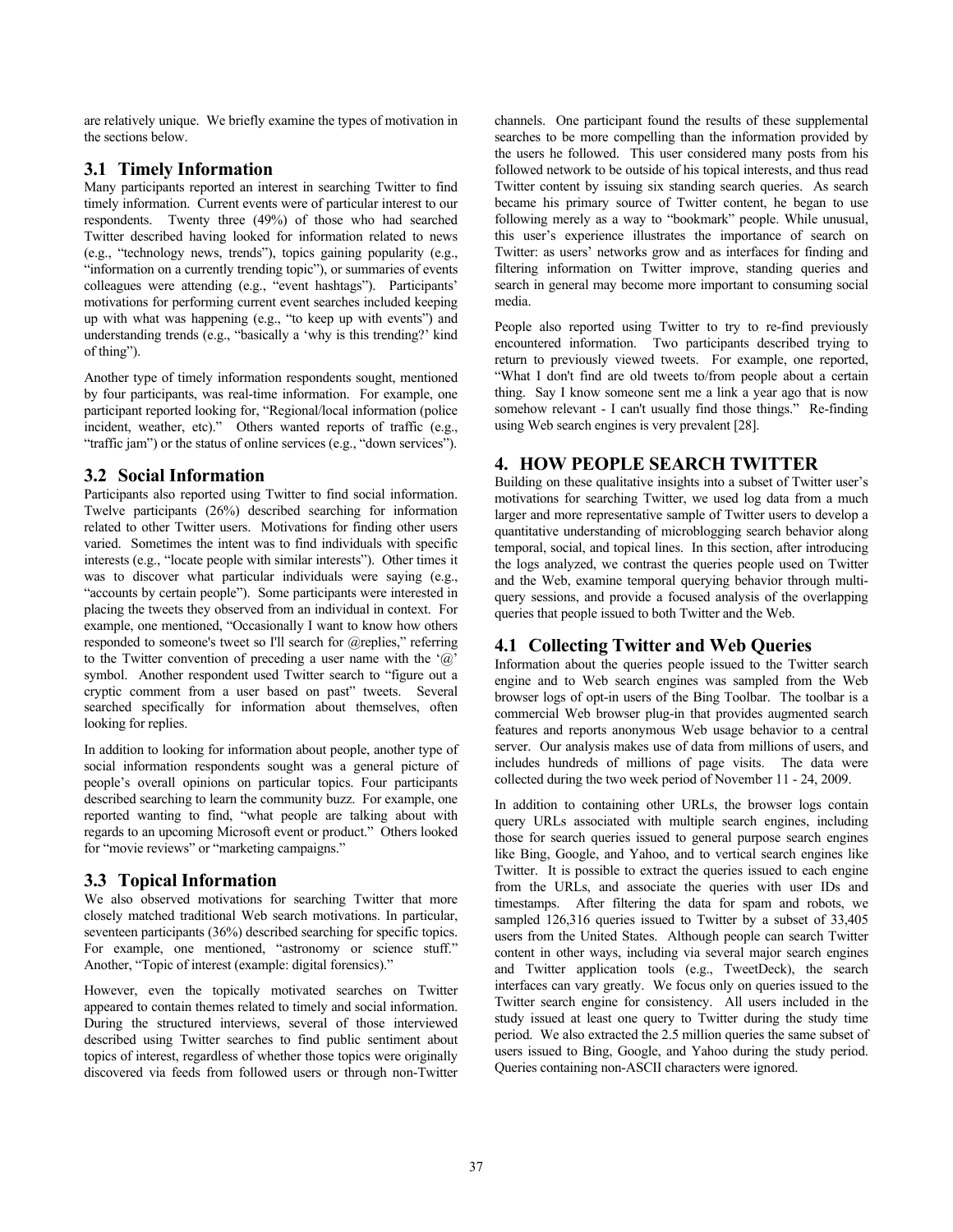|                            | <b>Twitter</b> | Web    | Common  |
|----------------------------|----------------|--------|---------|
| Query length (chars)       | 12.00          | 18.80  | 11.69   |
| Query length (words)       | 1.64           | 3.08   | 1.93    |
| Is a celebrity name        | 15.22%         | 3.11%  | 38.20%  |
| Mentions a celebrity       | 6.51%          | 14.86% | 7.75%   |
| Contains $(a)$             | 3.40%          | 0.14%  | 0.60%   |
| Is username w/out $\omega$ | 2.37%          | 0.01%  | 3.25%   |
| Contains #                 | 21.28%         | 0.08%  | $0.2\%$ |
| Is hashtag w/out #         | 4.35%          | 2.99%  | 5.88%   |

**Table 1. Characteristics of the text of Twitter queries as compared with Web queries and queries common across both corpora.** All differences are significant ( $p < .01$ ).

Requests for additional results beyond the top 10 or 15 initially returned were treated as part of the same query instances. When a user visits a Web search result and then returns to the search result page, the toolbar logs the result page as a new URL visit, even though the results are shown as part of the same search activity. For this reason, we treated the appearance of all duplicate queries that occurred within a fifteen minute window to the same Web search engine with no other queries intervening as the same query instance. In contrast, because Twitter results are not hyperlinked, the query URL does not get revisited between result visits. The results displayed for a repeat visit to the same URL are often different, and these were treated as new queries.

## **4.2 Queries Issued**

We begin our analysis of how Twitter and Web search differ by characterizing differences in the text of the queries our population issued to both search engines. When comparing queries, differences in case, stop words, white space, and punctuation were ignored, with the exception of '#' and  $\hat{a}$ ', as these characters have special meaning when used at the beginning of a word in a tweet. Table 1 summarizes several key differences between Twitter and Web query strings. All differences are significant ( $p < .01$  with a paired twotailed *t*-test). We see, for example, that Twitter queries are significantly shorter than Web queries. Also shown are statistics for the queries that were most commonly issued to both Twitter and a Web search engine by the same user. These queries are discussed in greater detail in Section 4.4.

Table 2 shows the queries issued by the largest number of unique individuals when searching the Web and when searching Twitter posts (as well as issued to both by the same individual; again, these are discussed in greater detail later). The most popular Twitter queries appear to relate to the topics identified via our qualitative analysis. Some are clearly temporally based, and related to relevant holidays (e.g., *thanksgiving*), recently released movies (e.g., *new moon*), or popular Internet memes (e.g., *#youknowyouruglyif*). One would not expect to find queries related to individuals' social networks among the most commonly issued search terms, as these are highly idiosyncratic (e.g., the usernames of specific friends). However, many of the queries are related to people (e.g., *lady gaga*).

In contrast to the most popular Twitter queries, the most popular Web queries are navigational in nature (i.e., intended to get to a

| Table 2. Ten queries issued by the most unique users to search |
|----------------------------------------------------------------|
| the Web and Twitter, as well as the queries most likely to be  |
| used to search both by the same individual.                    |

| Web         | <b>Twitter</b>     | Common           |
|-------------|--------------------|------------------|
| twitter     | new moon           | new moon         |
| youtube     | #youknowyouruglyif | justin bieber    |
| facebook    | justin bieber      | adam lambert     |
| google      | adam lambert       | taylor swift     |
| myspace     | #theresway2many    | miley cyrus      |
| voutube com | taylor swift       | taylor lautner   |
| vahoo       | lady gaga          | lady gaga        |
| ebay        | modern warfare 2   | robert pattinson |
| craigslist  | thanksgiving       | chris brown      |
| myspace com | #wecoolandallbut   | modern warfare 2 |

particular Web resource) [5]. Note that the popular Web queries shown in Table 2 are somewhat different than the top Web queries overall, because they are based on our subsample of the population that has also run Twitter search queries. For example, *twitter* is not actually the most popular Web query, although it is among our Twitter-using population. Nonetheless, the prevalence of navigational intent is consistent with previous research [28]. It is not until the twenty-fourth most popular Web query in our data set that a non-navigational query (*porn*) appears. Of the 100 most popular queries in our data set, only 24 were not navigational in nature. A sample of these popular non-navigational Web queries can be found in the Common query column of Table 2, as 10 of the 24 are represented there.

The most popular queries shown in Table 2 illustrate how Web search and Twitter search are used in very different ways, with one presenting many navigational queries and the other presenting temporal Internet memes. Many topics of interest, however, are similar: non-navigational Web queries and non-meme Twitter queries are highly represented by the queries individuals use to search both corpora, listed in the third column of Table 2. But the absence of navigational queries and the presence of memes only begin to scratch the surface of what makes Twitter queries different. We now look more closely at the prevalence of celebrity queries on Twitter, the use of specialized Twitter search syntax, and differences in query popularity.

## *4.2.1 Celebrity Queries*

Although celebrities were a popular topic among both Twitter and Web searches, celebrity names emerged as an overwhelmingly popular category of query issued to Twitter. To identify celebrity queries, we began with an existing list of 234,008 popular celebrity names, compiled by the Bing search engine. We then manually coded the top 100 queries issued by the most people on the Web, in Twitter, and in common as to whether they referred to a well-known person, and added those that did to the list. Twitter queries were significantly more likely to be a celebrity name; 15.22% of the Twitter queries were, compared with only 3.11% of the Web search queries. On the other hand, Web queries were much more likely to include a celebrity name and additional content (e.g., *lady gaga is a man*): 14.86% of Web queries did, compared with 6.51% for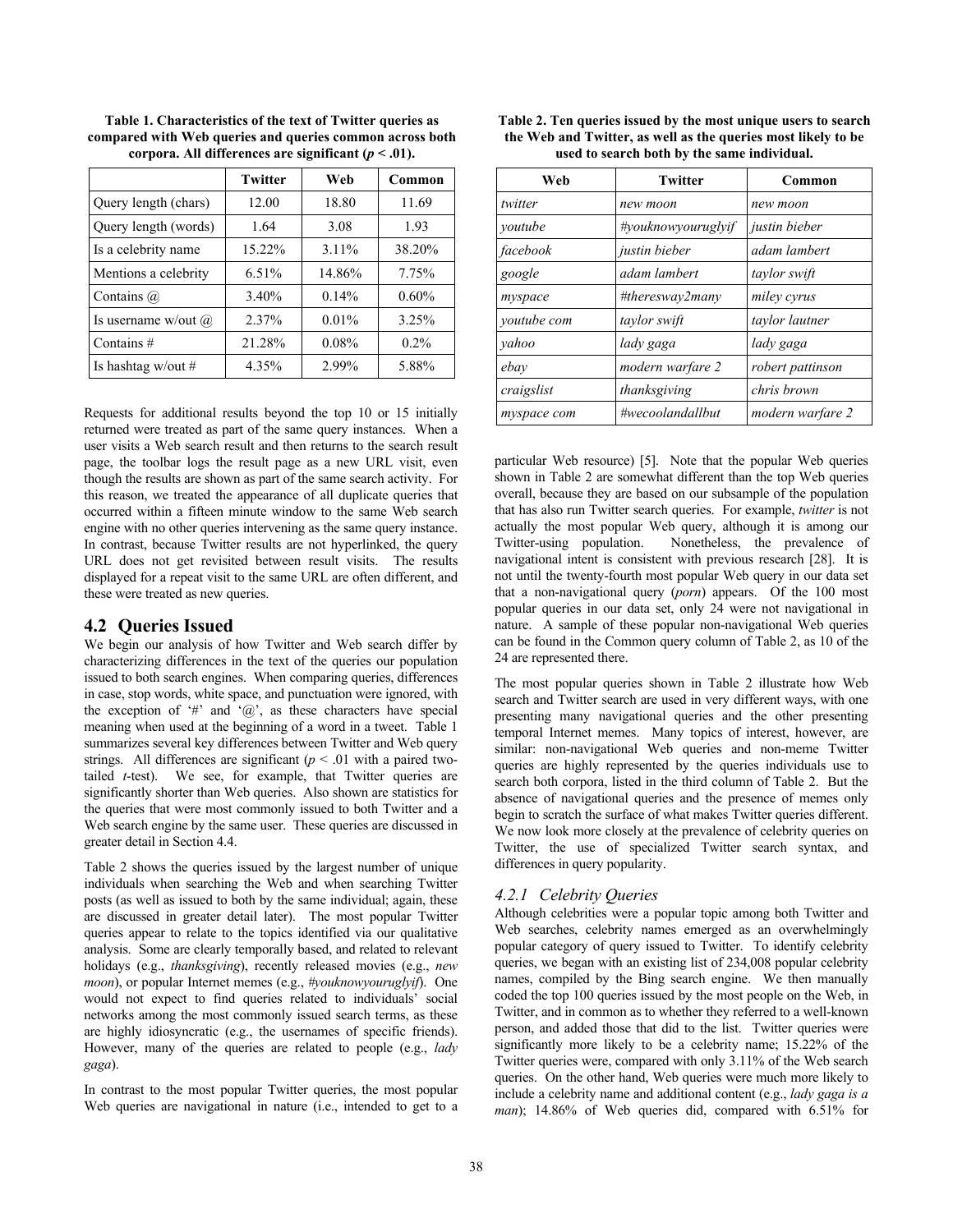Twitter. Twitter celebrity queries appear to be motivated by a desire for timely information (such as breaking news about a particular person), rather than by a desire learn more about a particular aspect of that person. The presence of celebrity user accounts on the Twitter service, Twitter's youthful demographics, and the real-time nature of gossip likely contribute to the overall higher prevalence of celebrity queries on Twitter than on Web search engines.

#### *4.2.2 Specialized Syntax*

In addition to celebrities, people clearly use Twitter to search for specific users. As a Twitter convention, the ' $\omega$ ' symbol is used to refer to a user's alias (e.g., *@oprah* or *@perezhilton*). The terms in a tweet that are preceded by the ' $\omega$ ' symbol are hyperlinked and point directly to the referenced user's profile.

Of the Twitter queries, 3.40% contained an '@' symbol, while only 0.14% of the Web queries did. Most Web queries (87.77%) that contained the  $\hat{a}$  symbol had it in the middle of the term, usually as part of an email address, whereas most Twitter queries (87.16%) had it at the beginning. Some Twitter queries appeared to reference usernames without using the  $@$ username convention. We compiled a list of usernames by removing the ' $(a)$ ' symbol from all one-word Twitter queries that started with the symbol, and found that usernames without the ' $\omega$ ' symbol constituted 3.25% of Twitter queries and 0.01% of Web queries. Although searching for other user accounts was popular, the use of the '@' symbol appears much less common in Twitter query logs than it is in the body of the tweets; boyd et al. [4] report that 36% of posts mention another user using the @username convention.

The hash symbol ('#') in Twitter is generally used in *hashtags*, a convention adopted by Twitter users to self-tag posts. The terms in a tweet that are preceded by the '#' symbol are hyperlinked; clicking on the link issues a search for tweets containing the associated tag. Many hashtags are compound words, such as *#cheatingexcuses* or *#dontmeantobrag*. Although Twitter queries are shorter than Web queries, the words in Twitter queries are on average longer (7.31 characters) than Web query words (6.10 characters). This may reflect the popularity of the relatively long hashtags in Twitter queries, as hashtags average 13.88 characters long.

Many Twitter queries (21.28%) contained a hash symbol, compared with only 0.08% of the Web queries. Twitter queries with a hash symbol were much more likely (99.91%) to have it at the start of a word than Web queries were (42.65%). When used in Web queries, the hash symbol was used primarily to represent the term "number" (e.g., *#46 on la lakers*). Additionally, many Twitter queries appeared to reference hashtags without the preceding '#'. We compiled a list of hash-less hashtags by collecting all one-word Twitter queries preceded by a hash symbol and removing the '#'. These comprised 4.35% of Twitter queries, and only 2.99% of Web queries.

The use of operators like ' $\omega$ ' and '#'' in Twitter queries is in some ways analogous to the use of other advanced query operators such as  $+$ ,  $-$ ,  $-$ , or quotations. Like these other operators, the presence of '@' and '#' can improve search success by reducing ambiguity. For example, if a search for *oprah*, began with the '@' symbol, it would clearly indicate that content from or directed to Oprah's official Twitter stream was being sought, whereas if the '#' symbol were used it would indicate an interest in news about Oprah. However,

unlike Web search operators,  $\langle \omega \rangle$  and  $\langle \psi \rangle$  are explicitly part of Twitter's user-generated content and are regularly employed by Twitter content creators and consumers. We observe that they are also commonly used in the context of search. Prior large-scale log analysis of Web search [30] found that only 1.12% of Web queries contained advanced operators ('+', '-', quotations, or 'site:'), whereas in our sample 24.23% of the Twitter queries studied contained either ' $\omega$ ' or '#'. Even still, large numbers of Twitter username queries are not preceded by an  $\hat{a}$  and tag-word queries are missing a '#', suggesting that users may sometimes fail to employ these advanced operators or choose not to.

### *4.2.3 Query Popularity*

In general, people are more consistent in the queries they issue to Twitter than to Web search engines. Each Twitter query was issued, on average, 3.08 times, while Web search queries were issued 1.76 times; similarly, only 23.19% of Twitter queries were unique, while 49.73% of Web queries were.

The consistency in Twitter queries may arise in part because searchers often issue queries on Twitter by clicking rather than typing. Many queries are issued via a click on a *trending topic* (i.e., a hyperlinked popular term), listed by the Twitter search box. It is impossible to distinguish via the logs whether a Twitter query was issued by the user typing the query into the search box or by the user clicking on a trending topic. However, based on a weeklong daily sample of trending topics, it appears that 30% of the trending topics have a unique URL format that we can identify in our logs, with the topic expressed in two different ways, separated by the advanced operator "OR." As 4,041 of the queries in the logs conform to this format, it is reasonable to assume that approximately 10% of the observed Twitter queries come from a click on a trending topic.

The use of hashtags likely further encourages this convergence in query terminology, since users tend to converge on their use of tags when others' tags are visible to them [25]. Because hashtags are hyperlinked in the Twitter interface and issue a Twitter search for the hashtag when clicked, many queries in the logs probably come directly from clicks on hashtags. Popular Twitter queries are much more likely to contain a hashtag than unpopular queries. The 50 most popular Twitter queries (representing 21.19% percent of query volume) contain a hashtag 50.73% of the time. In contrast, queries that occur once (representing 22.57% percent of query volume) contain a hashtag only 7.06% of the time.

In addition to clicks on trending topics, the use of Twitter search to learn about timely topics such as current events or celebrity news likely accounts for some of the query homogeneity, as only a limited set of topics are current at any one time. Popular Twitter queries are more likely to contain a celebrity name than unpopular queries. The 50 most popular Twitter queries are a celebrity name 24.92% of the time. In contrast, queries that occur once are a celebrity name only 4.03% of the time.

Finally, the more narrow demographic of Twitter users as compared to general Web users likely results in the more limited search vocabulary appearing within Twitter queries.

## **4.3 Temporal Aspects of Search Behavior**

We now look at temporal aspects of Twitter and Web search behavior, including differences in session behavior and in repeat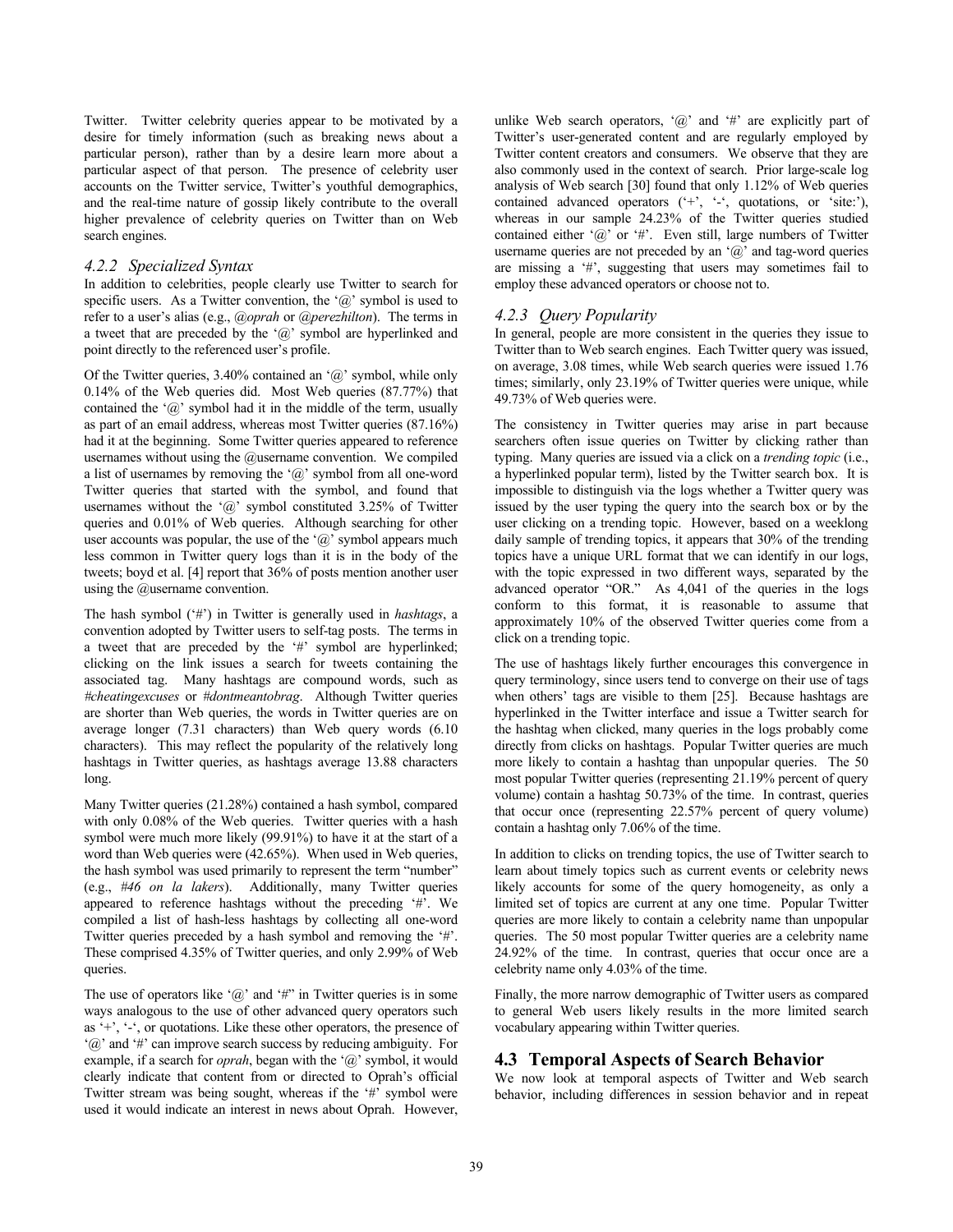|                                 | <b>Twitter</b> | Web    | Common |
|---------------------------------|----------------|--------|--------|
| Number of queries in session    | 2.20           | 2.88   | 6.13   |
| Number of unique in session     | 1.52           | 2.67   | 4.88   |
| Secs between queries in session | 9.38           | 13.63  | 20.56  |
| Percent of repeat queries       | 55.76%         | 34.71% | 46.30% |

**Table 3. Characteristics of Twitter sessions as compared with Web search sessions and sessions with queries common across both corpora. All differences are significant**  $(p < .01)$ **.** 

queries. Our observations are summarized in Table 3. All differences are significant  $(p < .01$  with a paired two-tailed *t*-test).

#### *4.3.1 Search Sessions*

We begin by looking at how Twitter and Web search sessions differ. A session is a series of queries issued by an individual in close succession, often (but not always) with all queries being related to the same topic. Using a common approach for identifying sessions [15], we treat queries that occur in a sequence without 15 minutes of inactivity to be part of the same session.

The Twitter search sessions studied were shorter than the Web search sessions, both in terms of the number of queries they contain and the amount of time they span. On average, Twitter search sessions involved only 2.20 queries, while Web search sessions involved 2.88 queries. When multiple queries were issued within the same session, Twitter users waited 9.38 seconds on average before issuing the next query, compared with 13.63 seconds on a Web search engine.

Twitter session behavior often appears to involve monitoring of tweets of a particular query, with people refreshing the results after a short interval to see what is new. In contrast, overlapping but nonduplicate queries being more common with Web search, with people were more likely to change and modify their query within a session. There were many fewer unique queries in the average Twitter search session (1.52) than there were in a Web search session (2.67). Queries in Twitter sessions were issued 1.45 times each, compared with 1.08 times each on the Web.

#### *4.3.2 Re-Finding*

We also observe many more repeat queries overall on Twitter than is typical for Web search. In our data 34.71% of the Web queries were issued by the same individual more than once; this is very similar to the repeat query rate (32.59%) observed by Teevan et al. [28]. In contrast, 55.76% of the Twitter queries were issued more than once. In Web search, repeat queries often lead to re-finding. For Twitter, where, as we saw in our qualitative data, re-finding is difficult, it appears people use repeat queries instead to monitor topics over time, both within and across sessions.

#### **4.4 Common Cross-Corpus Queries**

To better understand how people integrate Twitter and Web search, we further analyzed the search behavior of the 4,277 people who issued the same query to both a Web search engine and to Twitter. We call the 3,534 unique queries that were issued to both services by the same individual *common queries*. An example of common query behavior can be seen in Table 4. In this example, the person begins by searching for information about the movie *New Moon* on Twitter, using both the query term *new moon* and the associated

| Table 4. An example of the Web and Twitter search sessions |  |
|------------------------------------------------------------|--|
| surrounding the common query <i>new moon</i> .             |  |

| Query                       | <b>Time</b>       | Corpus  |
|-----------------------------|-------------------|---------|
| new moon                    | Nov 20 at 10:46PM | Twitter |
| #newmoon                    | Nov 20 at 10:46PM | Twitter |
| new moon                    | Nov 21 at 5:36PM  | Web     |
| new moon                    | Nov 24 at 1:33AM  | Twitter |
| watch new moon full movie   | Nov 24 at 1:40AM  | Web     |
| new moon whole movie online | Nov 24 at 1:59AM  | Web     |
| watch new moon full movie   | Nov 24 at 2:05 AM | Web     |

hashtag *#newmoon*. In a subsequent session, the person searches for *new moon* on the Web, and in a final session, the person searches on Twitter and then conducts a Web search to try to find places online to view the movie.

This example is representative of many of the things discussed in greater detail below. People appear most likely to carry informational needs (like learning about a new movie) across Twitter and the Web. The linking query (e.g., *new moon*) is usually short in overall length like Twitter queries and short in word length like Web queries. Analysis of the surrounding session context suggests people use Twitter to monitor the query topic and the Web to learn more about it. Although these two activities occurred at the same time in many instances (as in the third session), they were also often treated as separate activities (as in the first and second session).

#### *4.4.1 Queries*

In Section 4.2, we observed that many Web queries are navigational, and that many Twitter queries relate to memes or social interaction. In contrast, the common queries used to link searches across the two corpora appear to be informational. For example, there is a much higher density of informational celebrity queries; 45.95% of the common queries were a celebrity name or contained one, compared with 21.73% on Twitter and 17.97% on the Web.

The linking query was usually a succinct representation of the common need, short in overall length like Twitter queries and short in word length like Web queries. As can be seen in Table 1, the common query length is more similar in terms of characters and words to the Twitter queries than to the Web queries. However, the average common query word length of 6.07 characters is close to the average Web query word length of 6.10 characters, and much shorter than the Twitter query word length of 7.31 characters. This may be because Twitter words are long in part due to the presence of long hashtags. Common queries are only somewhat more likely to contain a hash symbol than Web queries (0.22% of common and 0.08% of Web queries do), and are much less likely to contain one than Twitter queries (where 21.28% do). However, many common queries  $(5.88\%)$  contain hashtag text without the preceding '#', more than Twitter (4.35%) or Web (2.99%) queries.

#### *4.4.2 Temporal Aspects*

Sessions with common queries display temporal characteristics distinct from other Twitter or Web search sessions. In the sessions containing the common queries there were 46,307 queries (13,486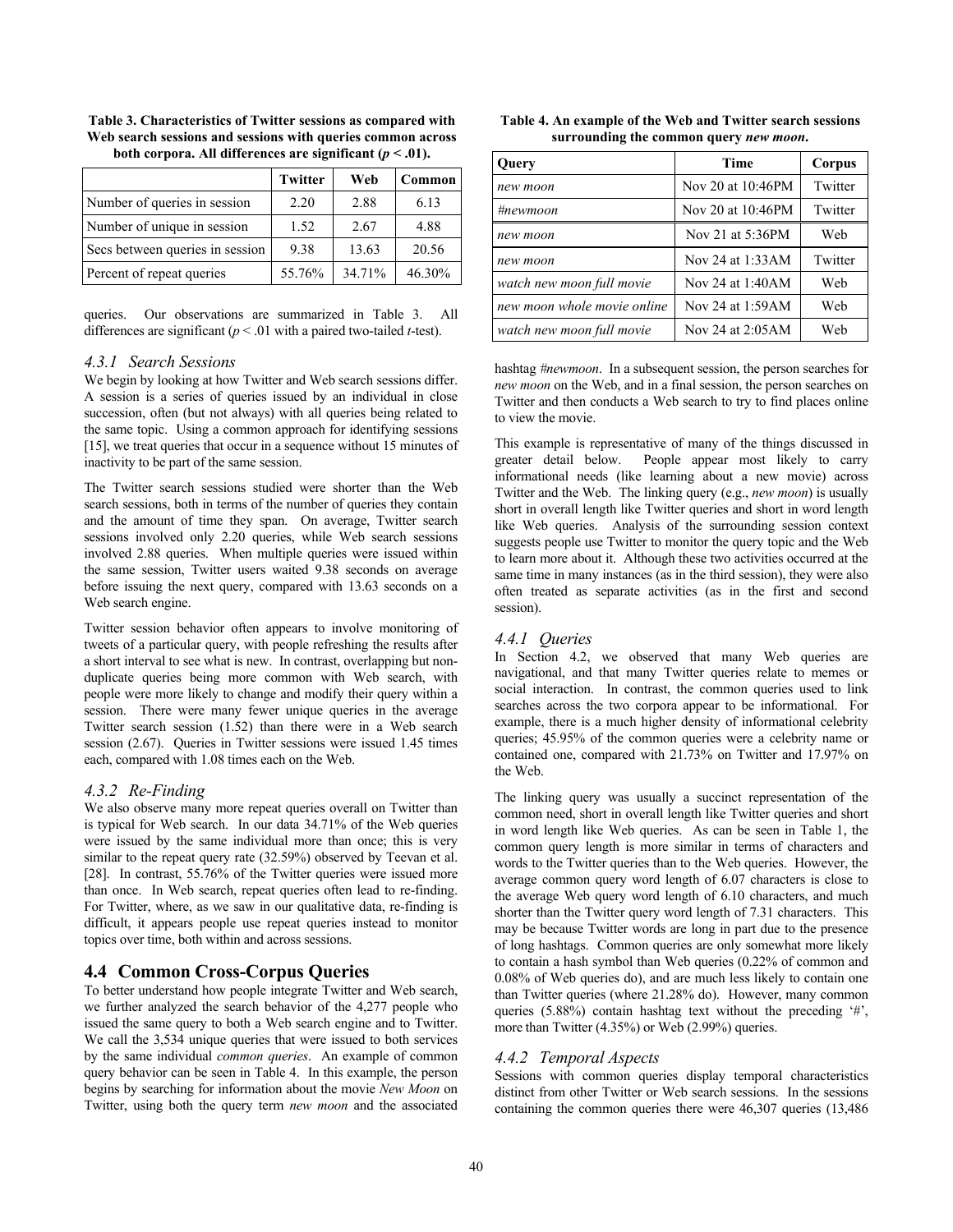issued to Twitter and 32,821 to a Web search engine). As shown in Table 3, these common sessions contained more queries (6.13 per session) and people spent more time between queries in a session (20.56 seconds) than they did with either Twitter or Web search. The time between queries may be influenced in part by the fact that these sessions sometimes include movement between a Twitter and Web search engine. The number of times each unique query was issued in a session falls between that of Web and Twitter searches, as does the amount of re-finding.

People who used the same query to search both corpora were more likely to issue the common query on the Web first (61.92% of users searched the Web before moving to Twitter with the same query). Common queries were often issued to Twitter and to a Web search engine within the same session; 43.74% of the common queries were run over both corpora in at least one session. But for the other 56.26% of the common queries, the query was issued only to either a Web search engine or Twitter during each session. For 70.53% of the queries, the query was issued to just one corpus in at least one session.

Web search sessions were more likely than Twitter search sessions to include related queries on the same topic. Although people who issued common queries did so with roughly the same frequency on Twitter and the Web (searching for a common query 13,199 times on the Web and 12,070 times on Twitter), the common query was much more likely to also be part of another query (e.g., *watch new moon full movie*) on the Web than on Twitter. On Twitter, the common query appeared as part of another query by the same user 995 times, while on the Web it appeared 8,416 times, or 8.46 times more often.

# **5. WHAT PEOPLE FIND ON TWITTER**

Another important aspect of the differences in searching on Twitter versus the Web can be understood by analyzing the text of the returned search results. In this section we discuss the data we collected about Twitter and Web search results, and present the language differences that emerged from these data.

## **5.1 Collecting Twitter and Web Results**

To approximate the Twitter content returned for the queries in our sample at the time they were issued, we crawled the eight million posts provided by Twitter's *spritzer* stream for one week of the study period (November 17-24). The spritzer stream is a public stream containing messages sampled from all public Twitter posts. Its makeup is determined by Twitter. From this we sampled the tweets that contained the 50 most popular common queries for further analysis. The number of potential results per query ranged from several hundred to tens of thousands.

Twitter search results differ from Web search results in that the entire content of each result is presented to the user in the result list. In contrast, Web search results are typically presented as a list of hyperlinks, each with an algorithmically extracted snippet of text designed to help the searcher select which hyperlink to visit (although in some cases the snippet can fully satisfy the user's information need). To represent the Web search results, we extracted the title and summary text of all of the results presented by Bing from the search engine's query logs for the same queries from the same time period. While tweets are qualitatively distinct from Web snippets, both form the textual basis by which searchers are

presented with results the search system deems relevant, and hence warrant comparison.

Very common and very rare terms were filtered from each queryspecific result set, as is standard practice for the type of analysis we performed. Specifically, we removed the 20 most common terms and terms appearing in fewer than three results. After filtering, 42 of our initial 50 query result sets had at least 100 non-empty results from both Twitter and the Web; we explore the differences in Twitter and Web search results for these queries.

# **5.2 Language Differences in Results**

The most immediate difference between the Twitter and Web result sets lies in the amount of information available following a query. The mean of the per-query average number of words in a Twitter result was 19.55, versus 33.95 for the Web snippets. The relatively short length of the tweets reflects Twitter posting behavior in the presence of the system's 140 character limit. In contrast, the relatively longer length of the Web snippets reflects the goals of the search engine in supporting its users' Web searching needs. Because Web snippets are associated with a Web page, more content can be found via link following. Twitter results, in contrast, provide the full text of the matching tweets and are usually read in entirety in the result list, although  $34\%$  of the Twitter results in our collection contain an external link.

Because the Web and Twitter result sets were collected for the same queries, we might expect that they would contain essentially similar content. And, indeed, many common terms are shared; for instance, both tweets and snippets for the singer *lady gaga* are likely to contain the term *music* (8% of tweets, 27% of Web snippets). But with a broader quantitative analysis, we can observe that Twitter's real-time and social dynamics do result in patterns of language quite distinct from those in the Web search snippets. In the remainder of this section, we characterize the difference in search results between Tweets and Web snippets.

Automatic analysis of Web search snippets and Twitter search result tweets is challenging. The language used in both datasets is generally unlike the text on which supervised models in natural language processing and machine learning are typically trained. Additionally, measures based on term overlap, such as *tf-idf*, tend to be noisy because of the results' short lengths. Therefore, methods that can readily adapt to the data at hand and operate in a lower dimensional space are particularly appropriate. We use Latent Dirichlet Allocation (LDA) [3], a popular unsupervised latent variable topic model from the machine learning community that has been applied to Web documents for information retrieval [29] as well as to posts from Twitter [24]. LDA assumes the existence of a small number of underlying topics, each represented as a multinomial distribution over words. The model assumes that each document (here, a Web snippet or tweet) is generated by first picking a document-specific distribution over topics, and then picking each word from some topic's word distribution in proportion both to how much the document uses the topic and how much the topic uses the word. We use LDA's per-document topic distributions as robust feature vectors for computing similarity between Web snippet results and tweets.

We trained LDA models on the 42 common queries issued to both Twitter and the Web for which we had sufficient data. For each common query, we created a balanced bootstrap dataset of *2X*  documents by sampling with replacement *X* of the associated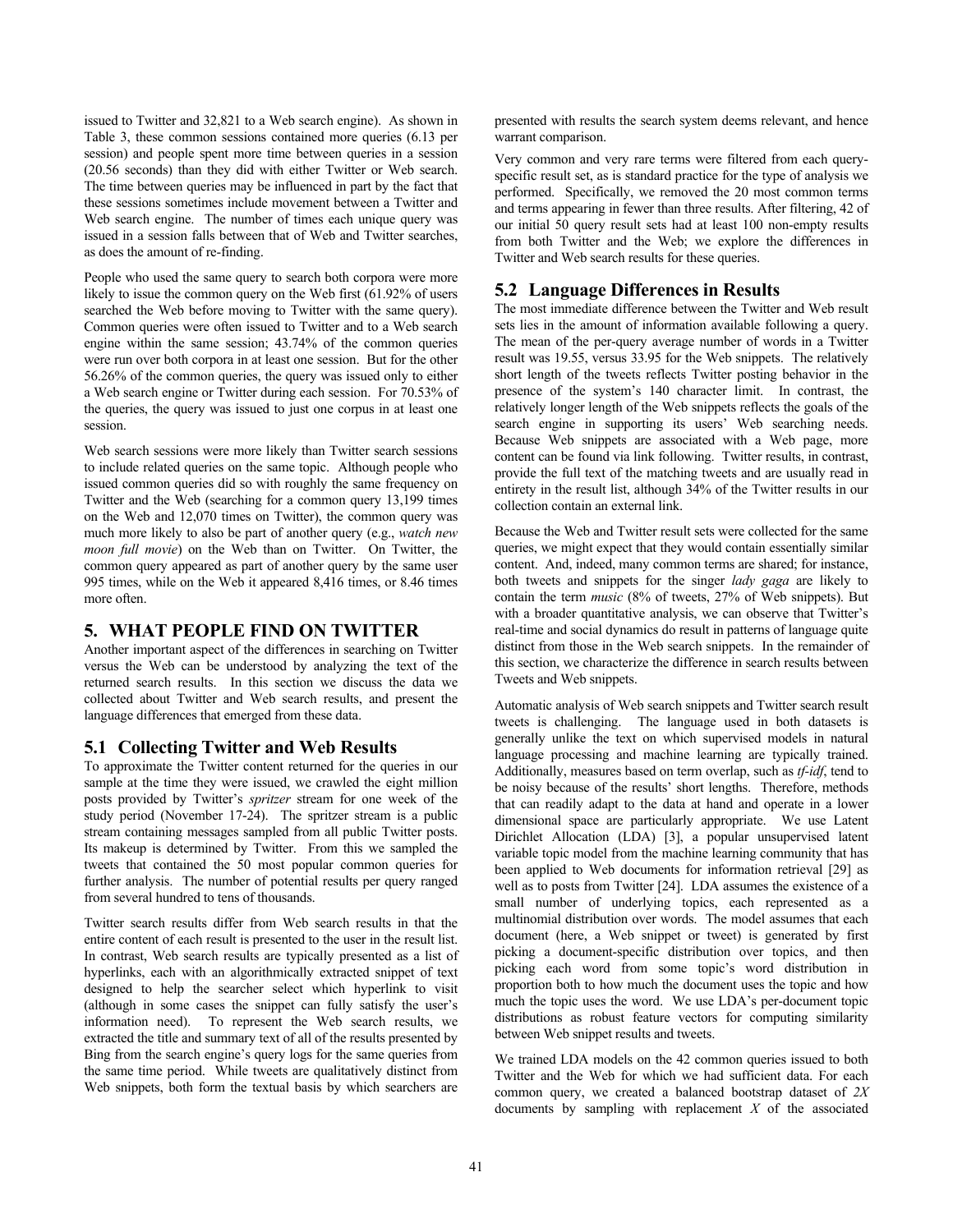**Table 5. Six topics learned from Twitter and Web results for the query** *lady gaga***. Two each are disproportionately used in**  *Web* **search results,** *Twitter* **results, or** *Common* **to both.** 

|         | <b>Description</b>                                                  | Top words                                                                                                                                                        |
|---------|---------------------------------------------------------------------|------------------------------------------------------------------------------------------------------------------------------------------------------------------|
| Common  | General music                                                       | album new songs releases url best list<br>fame artist review won track release<br>artistdirect nominated #musicmonday<br>rating another grammy available         |
|         | Particular concert<br>in New York                                   | why more this tweets york see from<br>new in view week yonkers usa contact<br>als down date 1986 bekend open                                                     |
|         | Social chatter<br>about Lady Gaga                                   | what you <i>url</i> but looks about rt weird<br>do now she's will man omg wearing<br>say listening hell bitch Imao                                               |
| Twitter | 2009 American<br>Music Awards<br>performance                        | url adam ama 2009 performance want<br>lol so lambert amas awards rihanna<br>american watching tonight ama's im<br>happy ladygaga award                           |
| Web     | Biographical info<br>about Stefani<br>Joanne Angelina<br>Germanotta | an her wikipedia stage germanotta<br>after better Stefani name by joanne<br>interscope American encyclopedia<br>artist performing angelina records free<br>known |
|         | Music-related<br>multimedia<br>content                              | listen mp3 free videos gaga's mp3s<br>pop downloads watch myspace<br>download streaming yahoo singles<br>read profile pictures click per every                   |

Twitter results (out of *N* total) and *X* Web search result snippets (out of *M*). To ensure neither Twitter nor Web results were overrepresented, *X* was taken as the minimum of *M* and *N*. Models were trained with 30 latent topics each and symmetric Dirichlet priors set to 0.01. Although these parameters can affect the learned models, we found the qualitative results below to be relatively stable across different parameter settings.

Table 5 shows some of the topics learned on the *lady gaga* dataset. The topics are divided into three categories, with the high probability words from an example of each topic type shown in the figure. The *Twitter* topics (representing 5 of the 30 latent topics) are those topics whose total probability on tweets is at least twice as much as its total probability on snippets. *Web* topics (representing 10 of the 30 latent topics) are those whose total probability on snippets is at least twice as much as its total probability on tweets. *Common* topics (15 of the 30) are neither Twitter topics nor Web topics; their total usage on tweets and on snippets was within a factor of two. In this example and others in our test set, we observe that the common topics tend to be about information semantically related to the query (e.g., music for *lady gaga*); the Twitter topics tend to include more social chatter and current events (e.g., Lady Gaga's performance at the American Music Awards); and the Web topic tend to contain more basic facts and navigational results (e.g., biographical information).

To quantify the difference in language used in Twitter and Web search results, we computed the per-query average cosine similarity of each Twitter result with the centroid of the other tweets and with the centroid of the Web snippets. Similarly, we computed the per-

| Table 6. Average cosine similarity to the centroid of Twitter       |
|---------------------------------------------------------------------|
| posts versus the centroid of Web search result snippets for         |
| tweets and snippets. All differences are significant ( $p < .01$ ). |

| <b>Cosine similarity</b> | To Twitter centroid   To Web centroid |      |
|--------------------------|---------------------------------------|------|
| From Twitter             | 0.52                                  | 0.35 |
| From Web                 | 0.28                                  | 0.41 |

query average cosine similarity of each Web snippet with the centroid of the other Web snippets and with the centroid of the tweets. Cosine similarity was chosen because we have found that other distance functions (including information theoretic measures like KL-divergence) are inferior on per-document topic distributions. All averaging and comparisons are done in the reduced topic space. The cosine similarity, as averaged within each query and then across five bootstrapped samples, are shown in Table 6.

We find that, despite the inherent similarities of the datasets due to their query-based selection, the language of tweets is significantly different from that of the Web results ( $p < .01$  with a paired twotailed *t*-test). More interestingly, we also see that, despite the great variety of linguistic expression found among Twitter users, the Web results are actually more topically diverse than are tweets. The average similarity of Twitter posts to the Twitter centroid is higher than the Web results' similarity to the Web centroid  $(p < .01)$ , reflecting the Web results' tendency to cover a broader range of coherent topics related to a particular query than the collective chatter of Twitter's many authors.

# **6. DESIGN IMPLICATIONS**

Thus far we have looked at why people search Twitter, examined how Twitter search differs from, and relates to, Web search, and compared the results found via Twitter and Web search for the same queries. In this section, we discuss what these findings suggest for the design of next-generation search tools, including how we might enhance temporal queries, enrich people search, leverage hashtags, employ user history, and provide query disambiguation.

# **6.1 Enhancing Temporal Queries**

Recently several major search engines have begun to incorporate Twitter results into their general Web search results. Given our analysis, we expect such integration to be particularly valuable for queries where freshness or buzz matters, such as for queries related to celebrities. Search engines could also use trending Twitter queries to discover additional queries that have strong temporal components, and use knowledge of these queries to integrate into the search result page not only tweets, but also other timely information like news.

# **6.2 Enriching People Search**

For search tools that provide microblogging results, the popularity of people search on Twitter suggests strong people search support is important. Current Twitter searches for a username return the most recent tweets that have that username in them. But our questionnaire revealed other things people were looking for with such queries. One respondent wanted to find the "top links or top stories by a user." Another wanted to "find common followers between users." Microblogging search tools could include a link to the target's account profile, recent, popular, or re-tweeted posts by the target,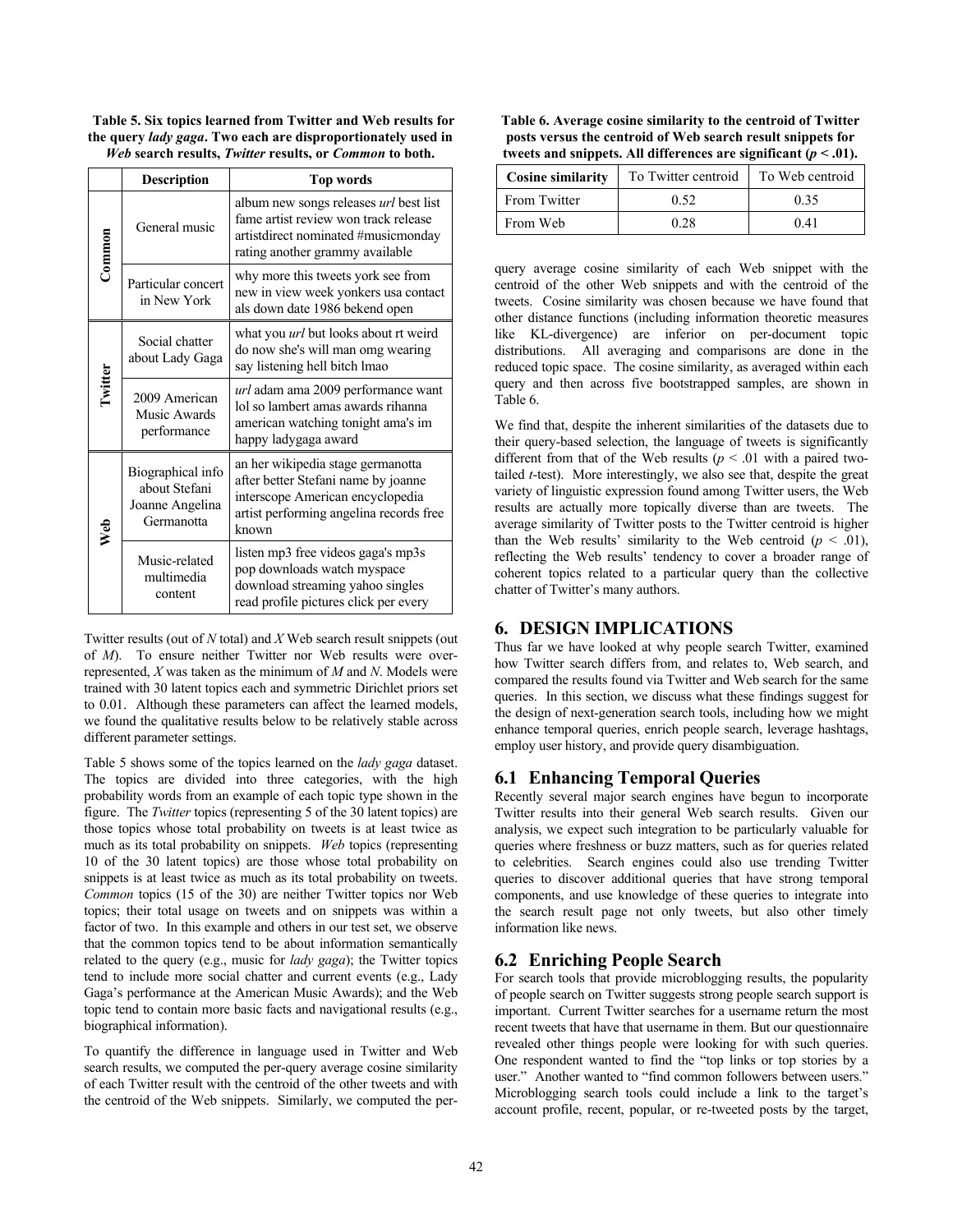communications between the target and the seeker, and recent or popular hashtags used by the target.

People-related queries, particularly celebrity-oriented ones, were frequently searched on both the Web and Twitter search engines. This suggests a particular opportunity for incorporating more information into either result page. For example, Twitter search results could incorporate Web query suggestions for queries related to people or celebrity, as a way to provide microblogging searchers with links to learn more.

# **6.3 Leveraging Hashtags**

The popularity of hashtags as Twitter queries suggests new ways to exploit tags in Web search results. Others have examined the role tags from social bookmarking sites like del.icio.us might play in improving Web search result quality [12] and clustering [23], and the ability to identify high-quality, non-spam results to tag queries is an important area of research to pursue. For greater coverage, social tags manually added to sites like del.icio.us could be automatically supplemented with hashtags that co-occur with a URL in tweets.

Our findings indicate that Web search queries that appear to be hashtags but that do not begin with a '#' are common. Search engines could use approaches similar to ours to identify queries with a "hashtag intent" and federate them to Twitter.

At an interface level, Web result pages could expose tags like Twitter does: as clickable links that run new queries. Web browsers could similarly expose a hashtag convention whereby Web page creators could include tags that become automatically hyperlinked to a Web search.

# **6.4 Employing User History**

We observed many more repeat searches on Twitter than on the Web. This suggests query history could be useful on Twitter. One questionnaire respondent asked for "built-in search I can store and refresh." The Twitter searches an individual issues most often could be identified automatically and presented back to the user, much in the same way as trending topics are. Because some users use trending topics to get an idea of what others are talking about, suggesting personalized trending topics related to an individual's past queries may be particularly useful.

# **6.5 Providing Query Disambiguation**

Content analyses of the tweets that match a query (such as what was presented in Section 5.2 and Table 5) might provide signal to improve ranking of Web search results by helping to disambiguate the most common query intents. If a query-specific Twitter topic were popular (e.g., 2009 American Music Awards performance for Lady Gaga), pages matching that topic could be ranked higher.

Twitter could also be mined to discover information needs associated with a query by looking at the associated questions people ask. For any given Twitter query, many Twitter users post questions; on average 17% of the tweets in our Twitter result set contain a question mark. Because these questions are intended to be answered by people, they typically exhibit richer expressions of underlying information needs than queries do in general. The content of these tweets might give insight into the information needs driving query traffic and could be used for ranking, in conjunction with associated query refinement suggestions, or to motivate a Twitter search for additional information.

| Table 7. Categories of questions expressed in Twitter posts       |
|-------------------------------------------------------------------|
| matching the query <i>new moon</i> , and the percent of questions |
| (out of 50) that fell in each category.                           |

| Category                 | Percent of Qs |
|--------------------------|---------------|
| Celebrity premiere event | 52%           |
| Foreign language         | 16%           |
| Opening night            | 12%           |
| Recommendation           | 8%            |
| Movie trivia             | $2\%$         |
| Definitional             | $2\%$         |
| New Moon books           | 2%            |
| Viewing history          | 2%            |
| Astronomy                | 2%            |
| Spam                     | 2%            |

To explore the potential value of query-associated Twitter questions, we looked at the questions included in the Twitter result set of two queries randomly chosen from the top 50 common queries: *new moon* (a popular movie released during the time period) and *adam lambert* (a celebrity). For each query, we randomly sampled 50 tweets containing question marks and manually categorized these posts by information need.

The categories for the query *new moon* are summarized in Table 7. Most questions were intended to find breaking news about the celebrity premier event for the movie's opening (e.g., "hey #newmoonpremiere has taylor lautner been interviewed yet?"), to check whether friends were interested in going to see the movie (e.g., "@*username* so excited for new moon?"), or to query the network to see if the movie was worth seeing (e.g., "@*username* is the movie new moon as good as the movie twilight?"). Several other question types were expressed only once, reflecting a long tail of question types that could be asked about *new moon*. We found a similar distribution of information needs for the *adam lambert* query.

The broad coverage of question types that we observed suggests a promising route to improved search interfaces for popular queries: mining Twitter streams to discover common classes of questions for which specific answers or links can be presented. Ideally, this process could be automated or partially automated with clustering or classification.

## **7. CONCLUSION**

In this paper, we have presented the first systematic investigation of how people search Twitter content, and how their usage of Twitter search differs from general Web search. Via large-scale analysis of query logs, we have discovered and quantified distinctions in the search behavior of users that issue queries to both Twitter and Web search engines. Some of these users' self-reported motivations for searching Twitter included an interest in timely information (e.g., related to news or events) and social information (e.g., related to other users or popular trends). By analyzing the queries themselves, we demonstrated differences in the types of queries issued to the Twitter search engine compared with a Web search engine. Twitter queries were shorter, but contained longer words, more specialized